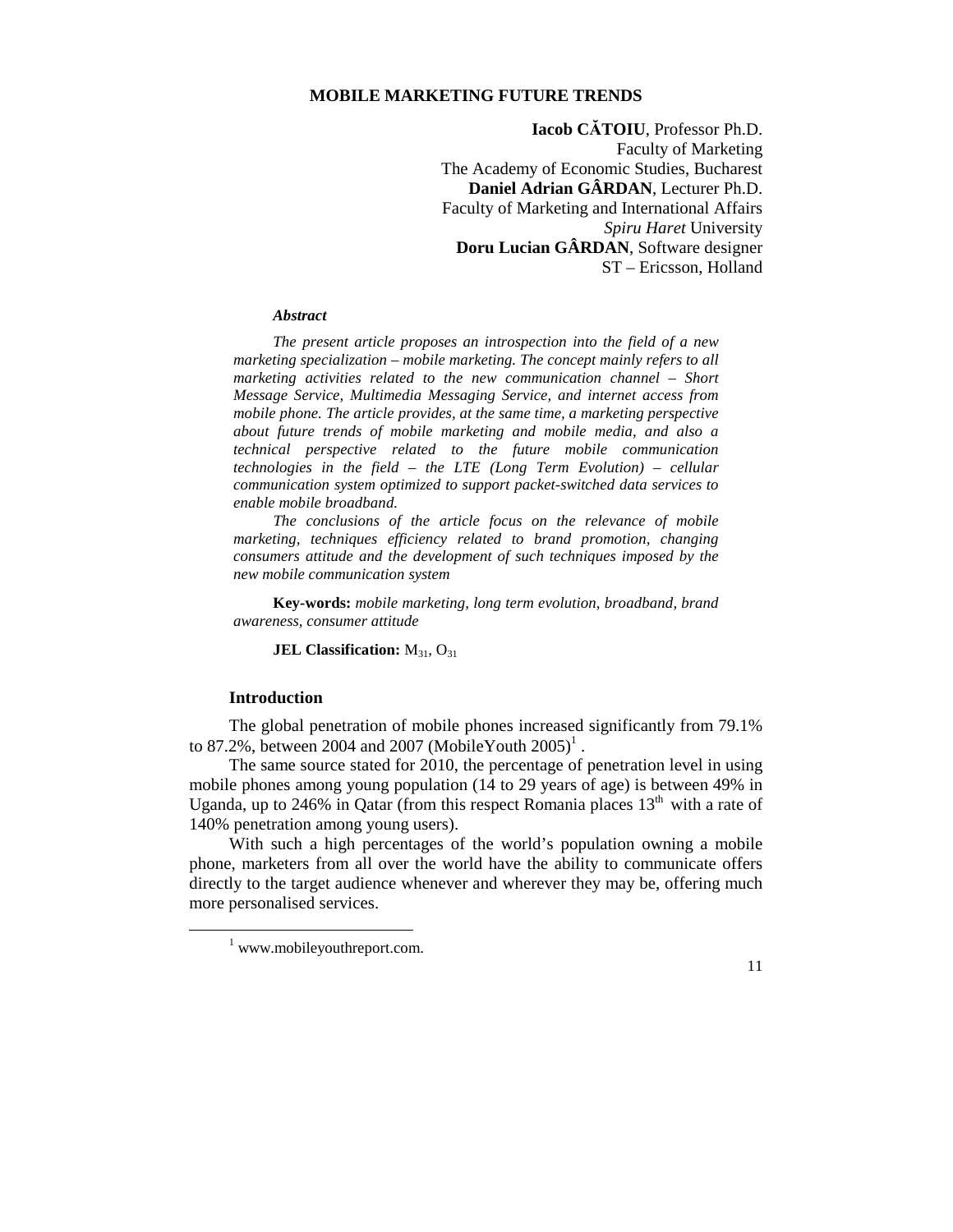The high rates of young people using one or multiple mobile networks accounts offer a large potential for all kinds of marketing related applications, software, etc., and most importantly, the opportunity for marketers to develop and control new types of attitude and consumption habits.

Opportunities in wireless marketing and advertising have therefore risen a great deal, due to higher penetration, and also to the interactions between consumer and advertiser, which have been rapid and easy.

### **Literature review**

The academic literature regarding mobile marketing has been tremendously enlagged its volume in the last decade, as various researchers contributed to define and shape the concepts in the area of mobile channels from the marketing perspective.

That is why we present a few general research guidelines in the field, pointing out only the main issues regarding the potential of mobile marketing, mobile media, the consumer interactions with these new channels and integration of mobile marketing techniques in the marketing activity as a whole.

Mobile marketing can be defined as "using a wireless medium to provide consumers with time – and location sensitive, personalized information that promotes products, services and ideas, thereby benefiting all stakeholders." (Scharl, A., Dickinger A., Murphy, J., 2005)

If we take into consideration the classical definition of AMA: "Marketing management is the process of planning and executing the conception, pricing, promotion and distribution of goods, services, and ideas to create exchanges that satisfy individual and organizational goals", we can assume that it implies sequential marketing stages, as well as temporal and spatial separation between buyers and sellers. Mobile devices blur these boundaries and distinctions by extending traditional marketing's time-space paradigm. As with other forms of digital marketing, mobile media incorporate interactivity and transcend traditional communication, allowing for one-to one, many-to-many and mass communication models.

Mobile Marketing enhances consumer-brand relationship, the interaction between consumers and their mobile phones, together with the ability allowed by mobile advertising to control the viewing environment, providing advertisers with an opportunity to build more meaningful brand relationships than at any time in the advertising history (Aaker J.L., Benet-Martinez V. and Garolera J., 2001).

Mobile phones are thus regarded not only as delivery platforms, but also as a way to connect the platform with mass media and points of sale, and can therefore be successfully implemented to help lead the consumer to a purchase. Mobile phones are also ideal mechanisms for marketing, thanks to their seamless integration as a direct email channel to the target audience (Fujita A., 2008).

Today, individuals maintain a hyper-personal and interactive relationship with their cellular phone (Babinet G., Despres J.C., Gastaldi F., 2003). That is why,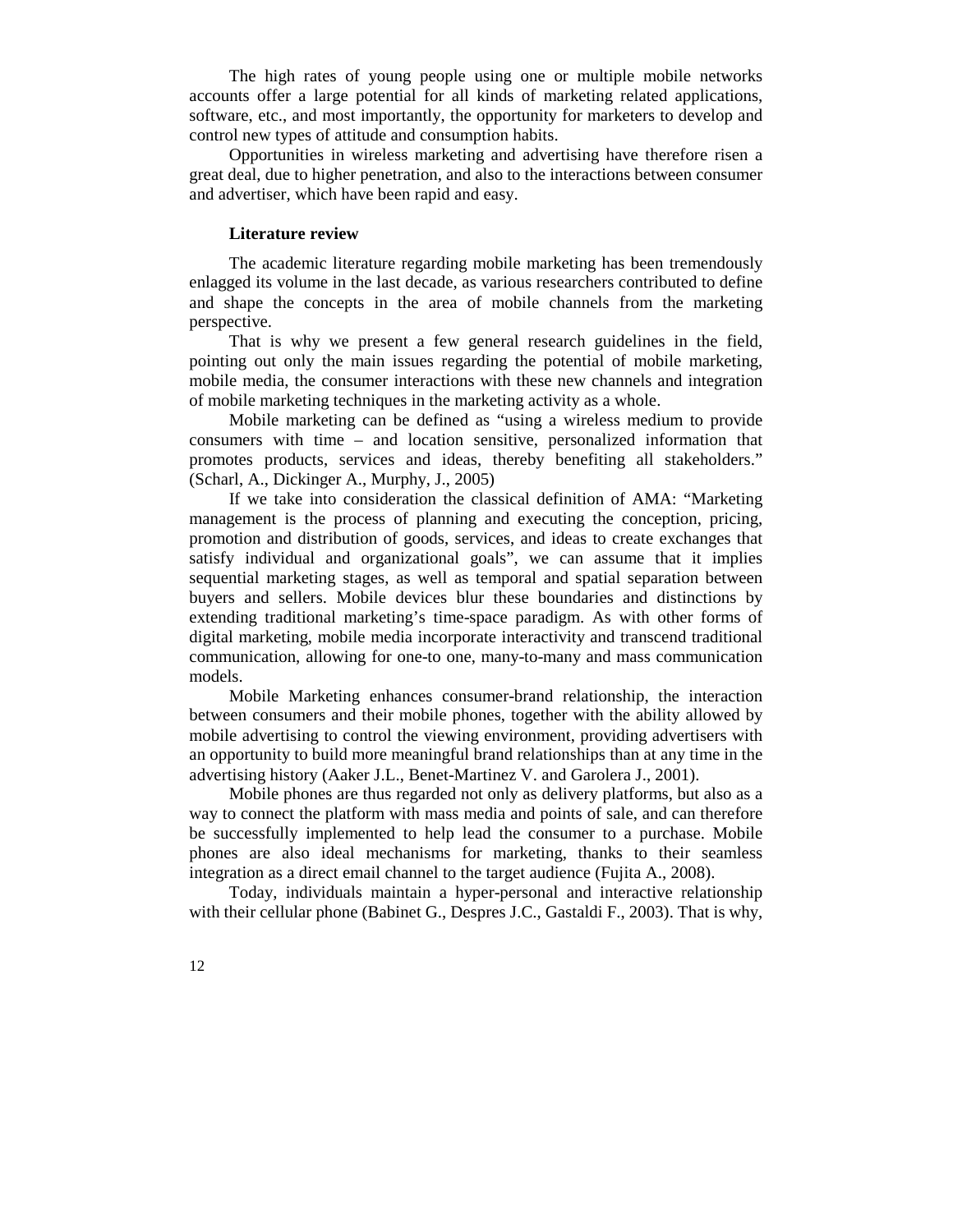if a certain company wishes to address particularly to a specific target audience, messages through mobile phones are the ideal instrument.

Mobile phones are usually carried everywhere and kept within reach of their owners. They are ideal for use in conjunction with a variety of traditional media tools such as indoor and outdoor advertising and broadcast channels (Fujita A., 2008).

The emergence of the 'opt-in' SMS services allowed the subscribers to be quickly informed about the availability of a promotion or of an innovative service. It is an effective medium to generate traffic by motivating a determined target to contact a call center or to visit a sale location.

Mobile phones have the potential to be ideal personalized tools for providing an opportunity to the marketers to send an offer to the right consumer at the right time (Barutçu, S., 2007).

### **Content**

The main issue related with the application of mobile marketing remains the consumers' attitude towards mobile advertising, the way that any potential target responds to different types of messages delivered via this channel.

After a considerable period of tryouts and in-field experiments, marketers have found that the new type of mobile advertising had also some major restrains, despite its concrete qualities.

In general, consumers have a negative attitude toward mobile advertising, unless they have specifically consented to it, (Tsang, 2004), there is a direct relationship between consumer attitude and consumer behavior. Thus, it is not a good idea to send SMS advertisements to potential customers without their prior permission.

Mobile advertising and Internet advertising have many features in commonboth are emerging media used to deliver digital texts, images, and voices with interactive, immediate, personalized, and responsive capabilities (Yoon, S.J., and Kim, J.H, 2001).

Due to the technical specifications and based on different strategic applications, wireless (mobile) marketing can be either permission-based, incentive-based, or location-based (Zoller, E.; Housen, V.L.; and Matthews, J.2001).

*Permission-based advertising* differs from the traditional bothering advertising in the sense that messages about specific products, services or content are sent only to the individuals who have explicitly indicated their willingness to receive the message. Consumers often ignore the message when interrupted by an advertisement. By relying on the target audience granted permission, the permission-based advertising focuses on reducing the discomfort.

*Incentive-based advertising* provides specific financial rewards to individuals who agree to receive promotions and campaigns. For example, mobile phone companies may reward customers with free connection time for listening to voice advertisements. Both permission-based and incentive-based advertising mechanisms are feasible for mobile advertising because the wireless technology makes it possible the identification of the individual users.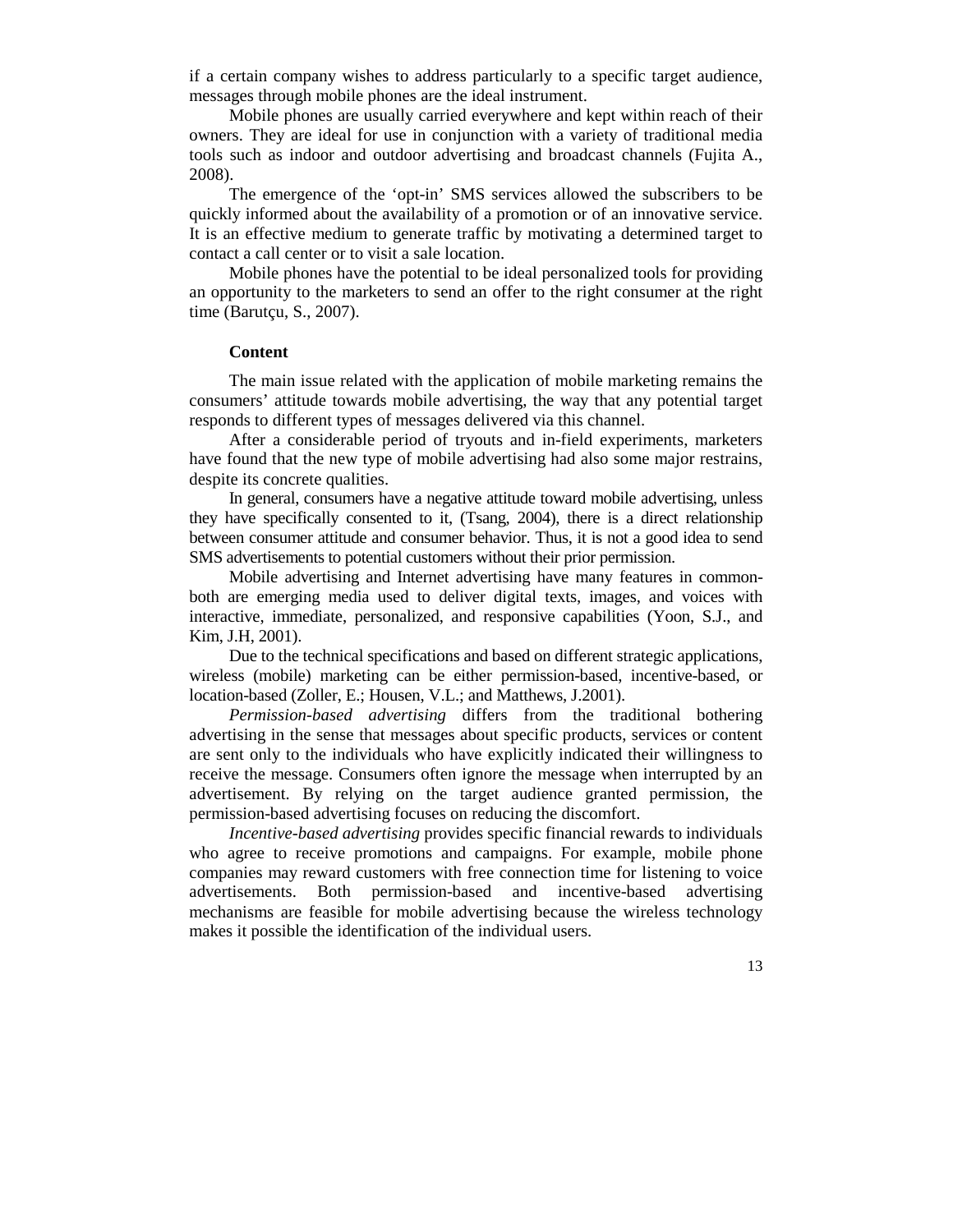In addition to the individual identification, mobile technology also allows to locate a particular consumer.

*Location-based advertising* takes advantage of the feature to target people at a certain location. Advertisements are sent based on where the user is at that moment or where the user is going next (Zoller, E.; Housen, V.L.; and Matthews, J.2001).

The evolution of the mobile marketing content may be generally summarized as:

# A. **Using the Shorts Message Service (SMS)**

The **Shorts Message Service (SMS)** is an immediate, automated, reliable, personal, discrete and customized channel (Karjaluoto H., Leppaniemi and Salo., 2008).

Table 1

| SMS Advertising Audience and Response Rates                        |         |                    |          |         |                           |              |  |  |  |  |  |
|--------------------------------------------------------------------|---------|--------------------|----------|---------|---------------------------|--------------|--|--|--|--|--|
| Three-month average ending August 2007 and August 2008             |         |                    |          |         |                           |              |  |  |  |  |  |
| Mobile Subscribers in EU5 (U.K., France, Germany, Italy and Spain) |         |                    |          |         |                           |              |  |  |  |  |  |
| Source: comScore M: Metrics                                        |         |                    |          |         |                           |              |  |  |  |  |  |
| Received SMS Advert (000's)                                        |         |                    |          |         | % Responded to SMS Advert |              |  |  |  |  |  |
|                                                                    | Aug-07  | Aug-08             | % Change | Aug-07  | Aug-08                    | Point Change |  |  |  |  |  |
| Downloads for mobile phone                                         | 40,792  | 35,915             | $-12.0%$ | 4.4%    | 3.9%                      | $-0.6$       |  |  |  |  |  |
| News or information                                                | 25,929  | 22,122<br>$-14.7%$ |          | 2.8%    | 3.2%                      | 0.4          |  |  |  |  |  |
| Mobile phone or plan                                               | 32,222  | 31,574             | $-2.0\%$ | 4.6%    | 4.7%                      | 0.1          |  |  |  |  |  |
| Entertainment                                                      | 12,644  | 11,230             | $-11.2%$ | 4.3%    | 5.1%                      | 0.7          |  |  |  |  |  |
| Total Mobile + Media<br><b>Sectors</b>                             | 111,587 | 100,841            | $-9.6%$  | 4.1%    | 4.1%                      | $\Omega$     |  |  |  |  |  |
|                                                                    |         |                    |          |         |                           |              |  |  |  |  |  |
| Clothing/Fashion                                                   | 3,982   | 5,503              | 38.2%    | 5.8%    | 6.4%                      | 0.6          |  |  |  |  |  |
| <b>Restaurants</b>                                                 | 1,037   | 1,424              | 37.3%    | 11.6%   | 15.5%                     | 3.9          |  |  |  |  |  |
| Cars                                                               | 4,407   | 3,731              | $-15.4%$ | 11.2%   | 7.9%                      | $-3.3$       |  |  |  |  |  |
| Food                                                               | 1,413   | 2,162              | 53.0%    | 9.2%    | 12.6%                     | 3.4          |  |  |  |  |  |
| Financial services                                                 | 8,963   | 9,956              | 11.1%    | 3.7%    | 4.7%                      | 1.0          |  |  |  |  |  |
| Consumer electronics                                               | 3,957   | 4,647              | 17.4%    | 6.3%    | 6.7%                      | 0.4          |  |  |  |  |  |
| Travel                                                             | 5,779   | 6,602              | 14.2%    | 4.9%    | 5.8%                      | 0.9          |  |  |  |  |  |
| <b>Total Non-Mobile or</b><br><b>Media Sectors</b>                 | 29,539  | 34,024             | 15.2%    | $6.2\%$ | $6.8\%$                   | 0.5          |  |  |  |  |  |

**SMS Advertising audience and response rates** 

 *Source*: www.comscore.com.

Mobile telephone companies plan to use the SMS for customer relationship management, sending their clients information on where to get cheap pre-paid phone cards when their credits are running low.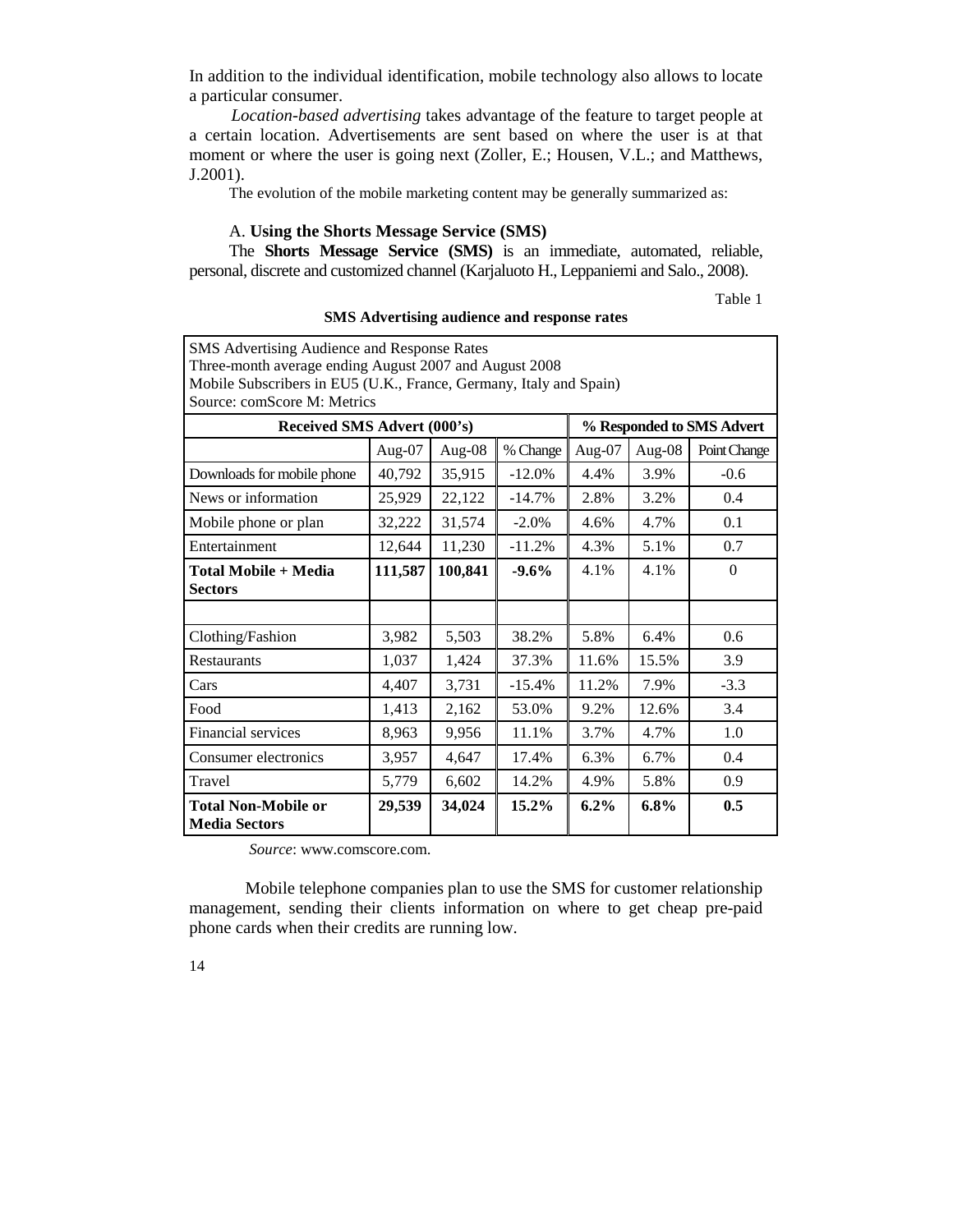Companies can send coupons to cell phones via SMS. In other words, the mobile couponing offers at least three advantages: targeting based on customer cell phone numbers; time sensitivity, e.g. receiving a 20% discount on purchases immediately after entering a shop; and efficient handling by scanning the coupon's bar-code at the cash desk. It has been shown that the rates of percent coupon from a total of a company can get close to 11% in some cases (www.borders.com coupon campaign).

As for the efficiency of SMS advertising, compared to click-through rates of less than 1% for online advertising [Hanson, W. 2000), wireless click-through rates and call-through rates are 19% and 12%, respectively.

Table 2

| comScore Mobile Benchmark Study<br>Three-month average ending August 2008 vs. Same Period in 2007<br>Mobile Subscribers in EU5 (U.K., France, Germany, Italy and Spain)<br>Source: comScore M: Metrics |                      |          |                      |         |               |        |                      |         |                      |         |  |  |
|--------------------------------------------------------------------------------------------------------------------------------------------------------------------------------------------------------|----------------------|----------|----------------------|---------|---------------|--------|----------------------|---------|----------------------|---------|--|--|
|                                                                                                                                                                                                        | Germany              |          | Spain                |         | France        |        | Italy                |         | <b>UK</b>            |         |  |  |
| Activity                                                                                                                                                                                               | $\%$<br><b>Users</b> | Change   | $\%$<br><b>Users</b> | Change  | $\%$<br>Users | Change | $\%$<br><b>Users</b> | Change  | $\%$<br><b>Users</b> | Change  |  |  |
| Watched<br>video                                                                                                                                                                                       | 3.7%                 | 3.6%     | 7.9%                 | 1.5%    | 5.5%          | 6.9%   | 7.4%                 | 6.9%    | 5.2%                 | 4.4%    |  |  |
| Listened to<br>music                                                                                                                                                                                   | 19.3%                | 0.4%     | 24.1%                | 1.4%    | 16.2%         | 2.2%   | 16.8%                | 2.0%    | 22.2%                | 1.5%    |  |  |
| Accessed<br>news/info via<br>browser                                                                                                                                                                   | 6.6%                 | 0.6%     | 9.3%                 | 7.7%    | 10.8%         | 9.4%   | 9.3%                 | 12.1%   | 16.7%                | 2.4%    |  |  |
| Received<br>SMS ads                                                                                                                                                                                    | 29.2%                | $-2.3%$  | 73.6%                | $-0.7%$ | 62.8%         | 0.2%   | 54.3%                | $-2.1%$ | 38.2%                | $-1.4%$ |  |  |
| Played<br>downloaded<br>game                                                                                                                                                                           | 7.9%                 | 1.4%     | 11.3%                | $-4.7%$ | 4.2%          | 4.5%   | 8.5%                 | 3.0%    | 10.5%                | 1.5%    |  |  |
| Accessed<br>downloaded<br>application                                                                                                                                                                  | 2.9%                 | $-0.9\%$ | 3.4%                 | 2.8%    | 2.1%          | 22.1%  | 5.1%                 | 1.4%    | 4.0%                 | 6.4%    |  |  |
| Sent/received<br>photos or<br>videos                                                                                                                                                                   | 22.1%                | 1.0%     | 33.2%                | 2.0%    | 25.4%         | 7.7%   | 32.8%                | 4.0%    | 31.8%                | 1.2%    |  |  |
| Purchased<br>ringtones                                                                                                                                                                                 | 2.9%                 | $-6.6%$  | 4.1%                 | $-1.9%$ | 3.2%          | 3.7%   | 3.3%                 | $-7.5%$ | 3.1%                 | $-1.1%$ |  |  |
| Used email                                                                                                                                                                                             | 7.3%                 | $-1.4%$  | 10.5%                | 2.8%    | 7.1%          | 8.1%   | 11.9%                | 3.5%    | 9.6%                 | 1.9%    |  |  |
| Accessed<br>social<br>networking<br>sites                                                                                                                                                              | 1.9%                 | $-1.8%$  | 3.5%                 | 20.8%   | 2.5%          | 10.4%  | 3.0%                 | 17.6%   | 7.3%                 | 10.0%   |  |  |

**Status of the main activities in how the subscribers use mobile phones** 

*Source*: www.comscore.com.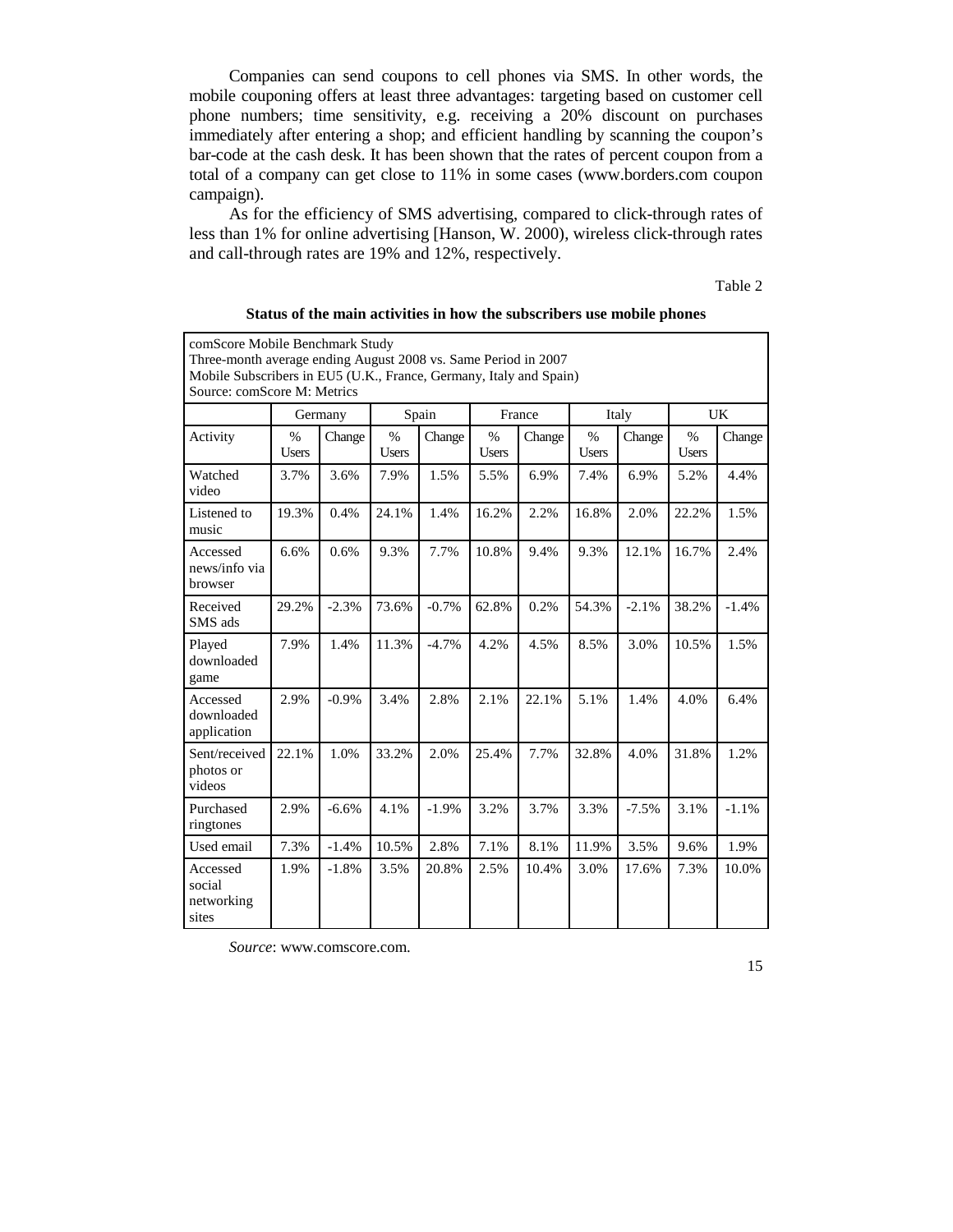The table above presented the SMS Advertising audience and response rates from a research conducted in 2007 and 2008 on mobile subscribers from UK, France, Germany, Italy and Spain, by a well-known research company, comScore.

It has been shown that the biggest rate of response was in case of food adverting content, restaurants and cars, reaching even a 15.5% rate. This result is very demanding for a direct marketing type instrument as the mobile advertising.

If we look at the main activities in which the mobile subscribers have been involved (table nr 2) via their mobile phones, we can point out that almost 73.6% (from a total of subscribers in Spain) received SMS ads which proves a big rate of SMS advertising penetration among the mobile phone users.

## B. **Developing Brand Image Campaigns**

Even if we took into consideration the limitations of SMS – the text is limited to a 160 number of characters, specialists began to develop brand image campaign using a SMS campaign, correlated with online and offline classical promotional efforts.

The key to implement a real scale brand image campaign resides in using the much evolved technology of MMS (Multimedia Messaging Service) that allows targeted personalised messages with multimedia (audio, video, text) content, and the possibility to have full online access to web pages content related with the message itself.

It has been stated that trusted brands are more and more important in the virtual world where they influence online purchases, generate customer loyalty (Clifton, R.2002), and attract customers to their Web sites. This 'virtual branding' effect may apply to SMS and MMS as well.

Broadband access and advanced mobile devices will enable multimedia content access for a very large mass of auditorium and thus increase image campaign possibilities.

Real time transmission, whereby the message appears on the potential consumer's screen within seconds, will further increase the mobile marketing success. These rapid broadcasts offer opportunities, such as ordering songs played on the radio immediately after listening to them.

## C. **Integrated mobile marketing mix**

The future trend for mobile marketing is related to the capacity of different companies to integrate different elements of the mobile marketing mix into a strong objective-driven strategy. From this point of view, the best thing to do is to start the mobile marketing effort with a SMS campaign, followed up by a mobile Web site, mobile advertising and mobile couponing.

After implementing the above steps, it is imperious to have a sustainable campaign of incentives for the consumers that has been active for all this interval of time.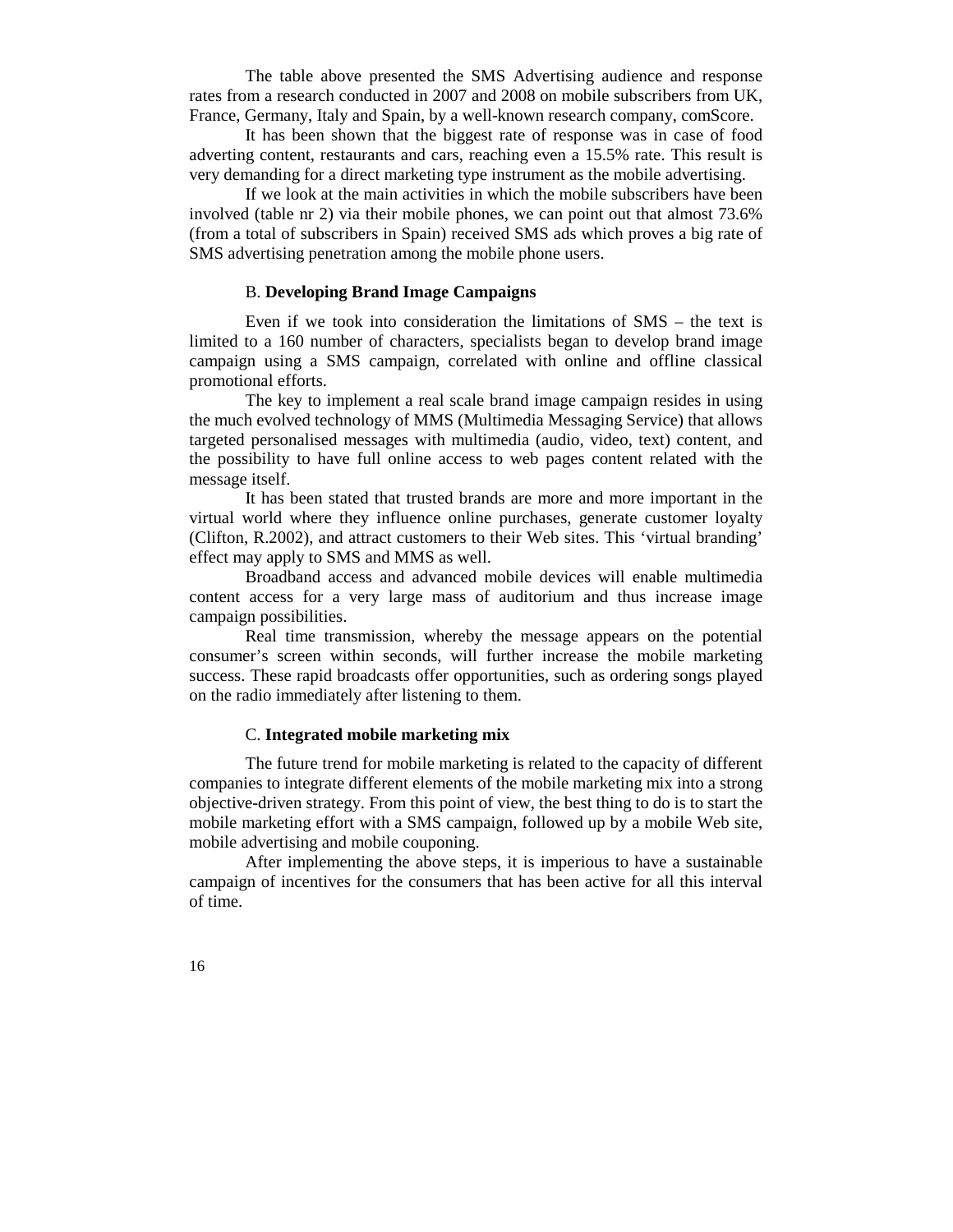### D. **High consumer responsiveness**

Maybe the most intriguing and demanding challenge for modern marketers as a result is the one related with the objective of achieving high consumer responsiveness of the mobile marketing activities.

Research conducted so far (Heinonen K; Strandvik T, 2007) stated that message content relevance and channel acceptance are not directly related to high consumer responsiveness. Content relevance in itself does not necessarily mean high responsiveness as the channel may have been altogether perceived as disturbing. In contrast, low relevance may also involve some positive responsiveness, if the channel for the marketing activity is accepted.

Consumers expect messages to be personal and of high interest, so disappointment is greater when they get undesired messages.

A firm's customers may fall into different responsiveness groups.

By looking at the consumer responsiveness in terms of disturbance and relevance, it is possible to see four different situations for increasing the prospects of getting the consumers' attention, as we can see in the figure below.

It is the most important thing to choose the right design for messages, right timing, to take into consideration different type of consumers responsiveness. The mobile marketing strategy itself should be conducted in light of these results.



Relevance

Figure 1. Communication strategies based on customer responsiveness

*Source*: Kristina Heinonen and Tore Strandvik – *Consumer responsiveness to mobile marketing, International Journal of Mobile Communications,* Volume 5, Number 6 / 2007, pg 615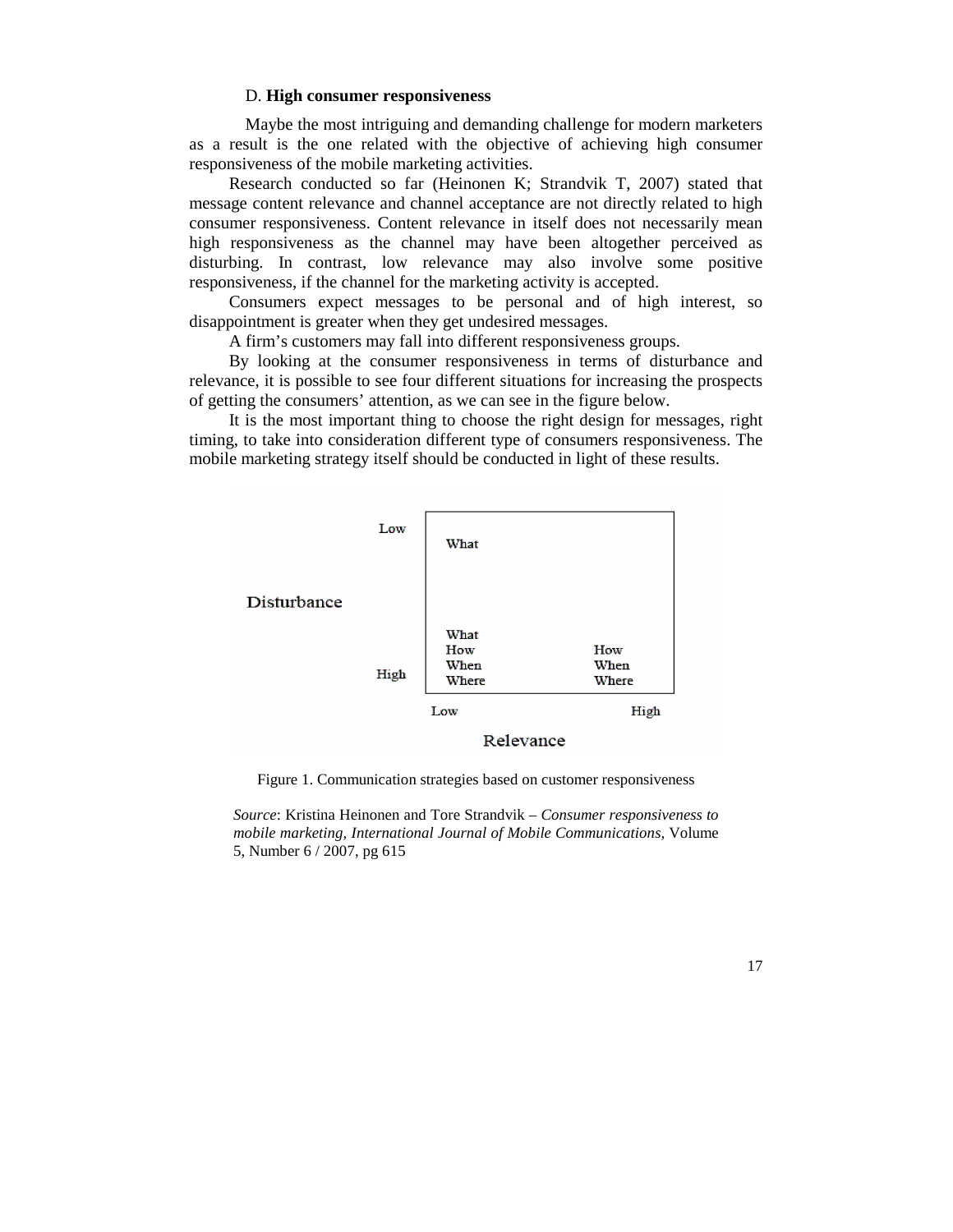## E. **Emergence of new technologies**

A GSM and its evolution through GPRS, EDGE, WCDMA and HSPA (*High Speed Packet Access*), is the technology stream of choice for the vast majority of the world's mobile operators. Today's commercial offerings, which are based on this technology evolution, typically offer downlink speeds at the order of 7 Mbps (Mega bits per second), with the expectation that 14 Mbps will become widely available in the near future. At such improvement in the  $3<sup>rd</sup>$  Generation (3G) capabilities, there are obvious questions to be asked about what should happen next.

Users have experienced a dramatic price decrease in telecommunication charges and they now expect to pay less but receive more. Therefore, in deciding the next generation in mobile communication, there must be a dual approach: seeking considerable performance improvement, but at a reduced cost. LTE (Long Term Evolution) is the next step and will be the basis on which future mobile communications systems will be built. LTE is the first cellular communication system optimized to support packet-switched data services to enable mobile broadband.

Mobile broadband is becoming a reality, as the Internet generation grows used to having broadband access wherever they go, not just at home or at the office. Out of the estimated 1.8 billion people who will have broadband by 2012, some two-thirds will be mobile broadband consumers – and the majority of these will be served by HSPA and LTE networks.

People can already browse the Internet or send e-mails using HSPA-enabled notebooks, replace their fixed DSL modems with HSPA modems or USB dongles, and send and receive video or music using 3G phones. With LTE, the user experience will be even better. It will further enhance more demanding applications like interactive TV, mobile video blogging, advanced games or professional services. LTE offers several important benefits for consumers and operators:

o *Performance and capacity* – One of the requirements on LTE is to provide downlink peak rates of at least 100 Mbit/s. The technology allows for speeds over 200 Mbit/s. Furthermore, RAN (Radio Access Network) round-trip times shall be less than 10 ms. In effect, this means that LTE – more than any other technology – already meets the key 4G requirements.

o *Simplicity* – Firstly, LTE supports flexible carrier bandwidths, from below 5 MHz up to 20 MHz. LTE also supports both FDD (*Frequency Division Duplex*) and TDD (*Time Division Duplex*). Ten paired and four unpaired spectrum bands have so far been identified by 3 GPP for LTE. And there are more band to come. This means that an operator may introduce LTE in 'new' bands, where it is much easier to deploy 10 MHz or 20 MHz carriers, and eventually deploy LTE in all bands. Secondly, LTE radio network products will have a number of features that simplify the building and management of next-generation networks. For example, features like plug-and-play, self configuration and self-optimization will simplify and reduce the cost of network rollout and management. Third, LTE will be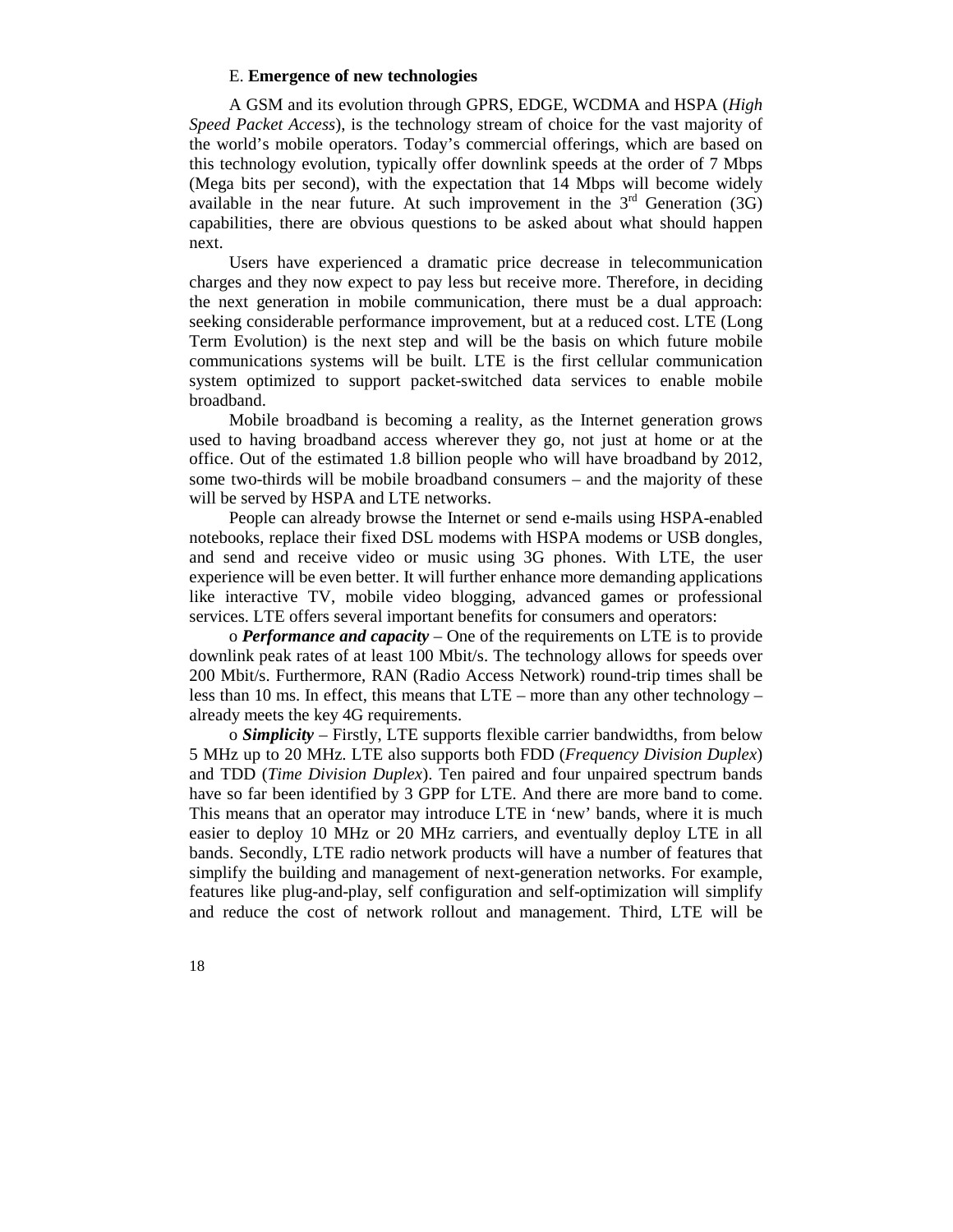deployed in parallel with simplified, IPbasedcore and transport networks that are easier to build, maintain and introduce services in.

o *Wide range of terminals* – in addition to mobile phones, many computer and consumer electronic devices, such as notebooks, ultra-portables, gaming devices and cameras, will incorporate LTE embedded modules. Since LTE supports handover and roaming to existing mobile networks, all these devices can have global mobile broadband coverage from day one.



Source: OVUM, Strategy Analytics & Internal Ericsson

Figure 2. Broadband growth 2005-2012

*Source*: Dipl.-Ing. Gerhard Fritze M.Sc. Customer Solution Manager Ericsson Austria GmbH, – SAE **–** *The Core Network for LTE*, Erricson Press Report, 2008

Supporting evidence is shown for mobile broadband take-off. Firstly, consumers understand and appreciate the benefits of mobile broadband. Most people already use mobile phones, and many also connect their notebooks over wireless LANs. The step towards full mobile broadband is intuitive and simple, especially with LTE that offers global coverage and roaming with existing 2G and 3G networks.

Secondly, experience from HSPA shows that, when operators provide good coverage, service offerings and terminals, mobile broadband rapidly takes off. Packet data traffic started to exceed voice traffic during May 2007 as an average world in WCDMA networks (see Figure 2). This is mainly due to the introduction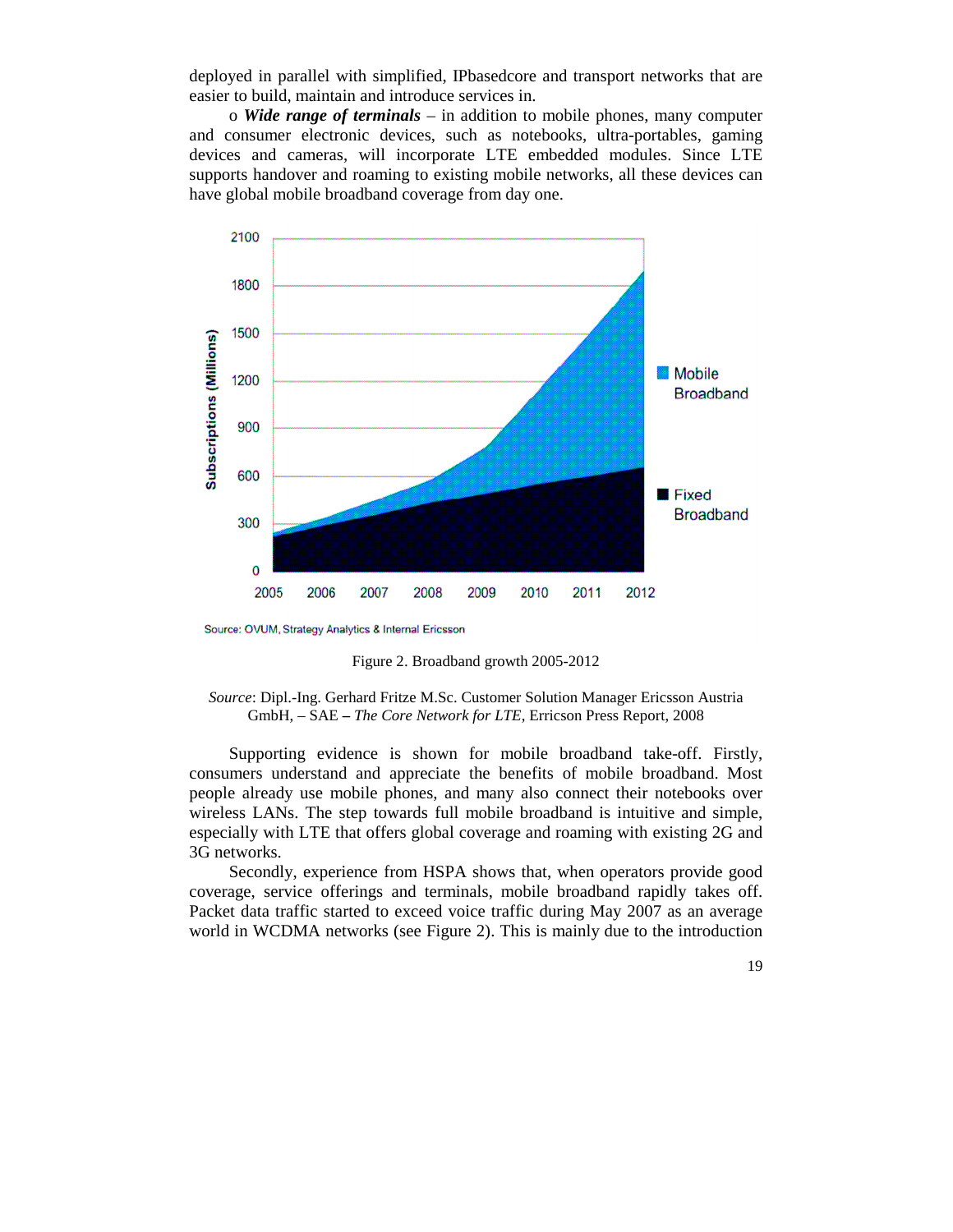of HSPA in to the networks. Recently HSPA data cards and USB dongles have become very popular. Several operators have seen a fourfold increase in data traffic in just 3 months after they launched HSPA.

In many cases, mobile broadband can compete with fixed broadband on price, performance, security and, of course, convenience. Users can spend time using the service rather than setting up the WLAN connection, worrying about security or losing coverage.

Thirdly, a number of broadband applications are significantly enhanced with mobility. Community sites, search engines, presence applications and contentsharing sites like YouTube are just a few examples. With mobility, these applications become significantly more valuable to people. User-generated content is particularly interesting, because it changes traffic patterns to make the uplink much more important. The high peak rates and short latency of LTE enable real-time applications like gaming and IPTV.

In summary, operators can introduce LTE flexibly to match their existing network, spectrum and business objectives for mobile broadband and multimedia services.

### **Conclusions**

The main issues regarding trends and evolution for mobile marketing are as follows:

− the efficiency of mobile marketing technique in use and the effect on the consumer attitude and habits;

− the implementation of a mobile marketing strategy, correlated with the whole marketing mix – offline and online, because it has been shown that different marketing goals cannot be achieved without an integrated approach;

− a strong investment in marketing research regarding creative ways of using the new arriving mobile technologies (LTE, HSPA, etc.);

− adapting the mobile marketing content to the company's different responsiveness groups of customers. Theories of innovation diffusion and acceptance have been completed with researches that show another type of variables influencing the consumer responsiveness and feedback. The main concern has to be targeting the right consumer's with the right message content; otherwise, in time, the consumer's response is much more dramatic compared to the other marketing channels.

The evolution of marketing theory and practice in time has pointed out that marketing is a science that finds a great ally in technology and one of the most important sources for developing new concepts and applications. As regards the mobile marketing, this is even more convincing, since this type of marketing is a technology-driven field, at its essence.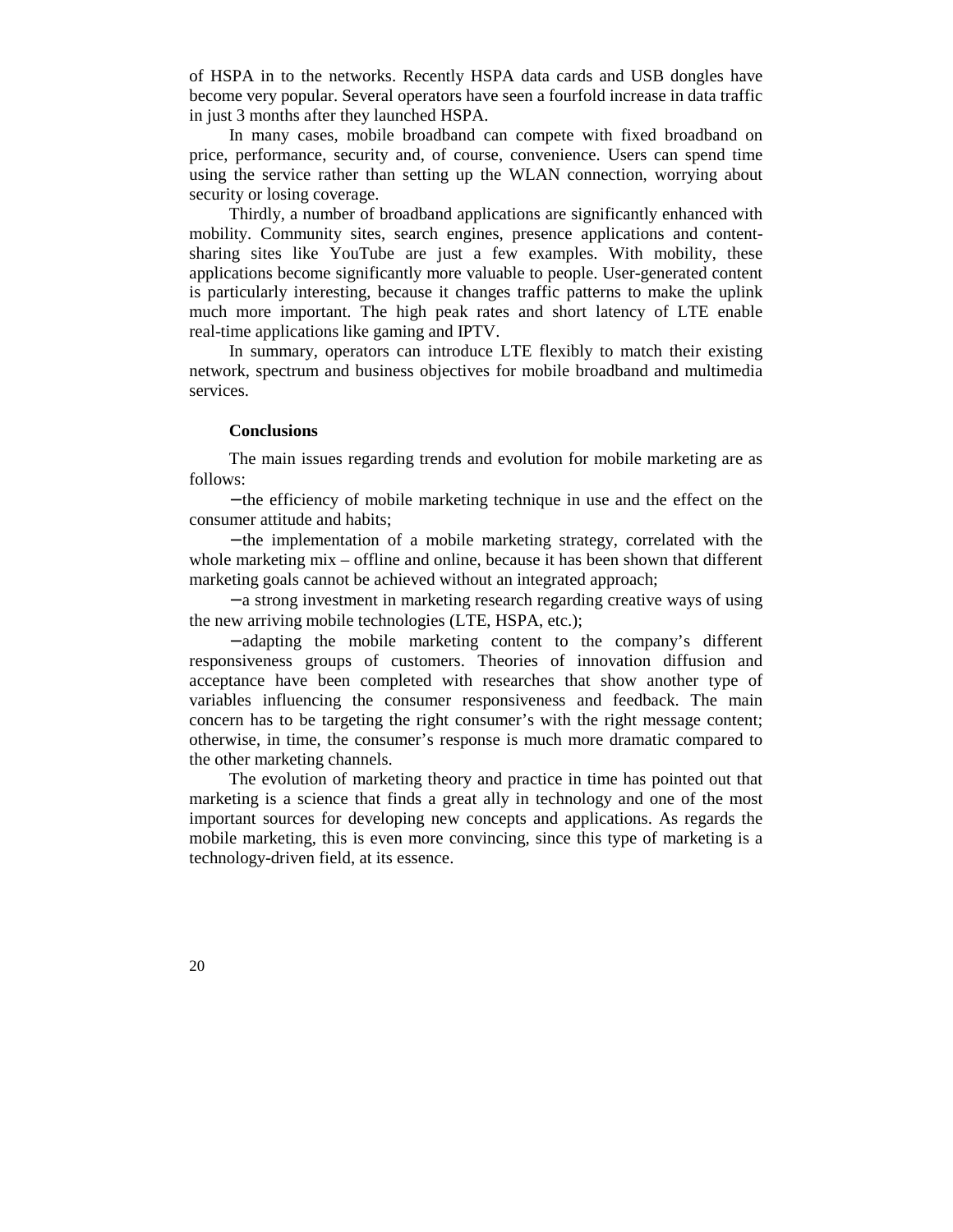#### **REFERENCES**

- Aaltonen Aleksi (2010): *Making Up Mobile Advertising Audience*, proceedings 3<sup>rd</sup> Latin American and European Meeting on Organization Studies (LAEMOS), 7–10 April 2010, Buenos Aires.
- Aaker J.L., Benet-Martinez V. et Garolera J. (2001), *Consumption Symbols as Carriers of Culture: A Study of Japanese and Spanish Brand Personality Constructs*, Journal of personality and social psychology, vol. 81, no. 3, p. 492-508.
- Barwise, P., Elberse A., and K. Hammond (2002), *Marketing and the Internet*, in Working Paper, Future Media Research Programme, London Business School, London <online:http://www.london.edu/marketing/Future/future\_media\_research\_projects/Untitl ed/internet/ATI $1.3.$ pdf >.
- Barutçu, S., (2007), *Information Technology, Mobile Marketing and Mobile Commerce in Consumer Markets*, 3rd International Conference on Business, Management and Economics, June 13-17, Yaşar University, İzmir, Turkey.
- Bouhlel O., Mzoughi N., Hadiji D., Slimane I. Ben, (may 2009), *Brand Personality and Mobile Marketing: An Empirical Investigation,* World Academy of Science, Engineering and Technology, Proceedings, Tokyo, Japan, issue 53, pp. 703-710, http://www.waset.org/journals/waset/v53/v53-113.pdf.
- Carroll, J., Howard, S., Peck, J., Murphy, J. (2002), *A Field Study of Perceptions and Use of Mobile Telephones by 16 to 22 Year Olds*, The Journal of Information Technology Theory and Application, Vol. 4, No. 2, pp. 49-61.
- Clifton, R. (2002), *Brands and Our Times*, Journal of Brand Management, vol. 9, no. 3, pp. 157-161
- Dickinger Astrid, Haghirian Parissa, Murphy Jamie, Scharl Arno, (2004), *An Investigation and Conceptual Model of SMS Marketing*, Proceedings of the 37<sup>th</sup> Hawaii International Conference on System Sciences.
- Fritze Gerhard Dipl.-Ing. M.Sc. (2008), *Customer Solution Manager Ericsson Austria GmbH*, SAE – The Core Network for LTE, Erricson Press Report
- Fujita Akihisa, (2008), *Mobile Marketing in Japan: The acceleration of Integrated Marketing Communications*, Journal of Integrated Marketing Communications, North Western University, pp. 41-46.
- Gyozo Gidofalvi, Hans Ravnkjaer Larsen, Torben Bach Pederse (2008), *Estimating the capacity of the Location-Based Advertising Channel*, International Journal of Mobile Communications, vol. 6, no. 3, pp. 357-375.
- Hans H. Bauer, Stuart J. Barnes, Tina Reichardt, Marcus M. Neumann, (2005), *Driving Consumer Acceptance of Mobile Marketing: A Theoretical Framework and Empirical Study*, Journal of Electronic Commerce Research, vol. 6, no.3, pp. 181-192.
- Hanson, Ward (2000), *Principles of Internet Marketing*, South-Western College Publishing, Cincinnati.
- Hee-Woong Kim, Hock Chuan Chan, Sumeet Gupta, (2007), *Value-based Adoption of Mobile Internet: An Empirical Investigation*, Decision Support Systems 43, p. 111-126.
- Heinonen Kristina, Strandvik Tore (2007), *Consumer Responsiveness to Mobile Marketing*, International Journal of Mobile Communications, vol. 5, no. 6, pp. 603-617.
- Kai Wehmeyer (2007), *Mobile Ad Intrusiveness The Effects of Message Type and Situation*, 20<sup>th</sup> Bled eConference eMergence: Merging and Emerging Technologies, Processes, and Institutions June 4-6, 2007, Bled, Slovenia.